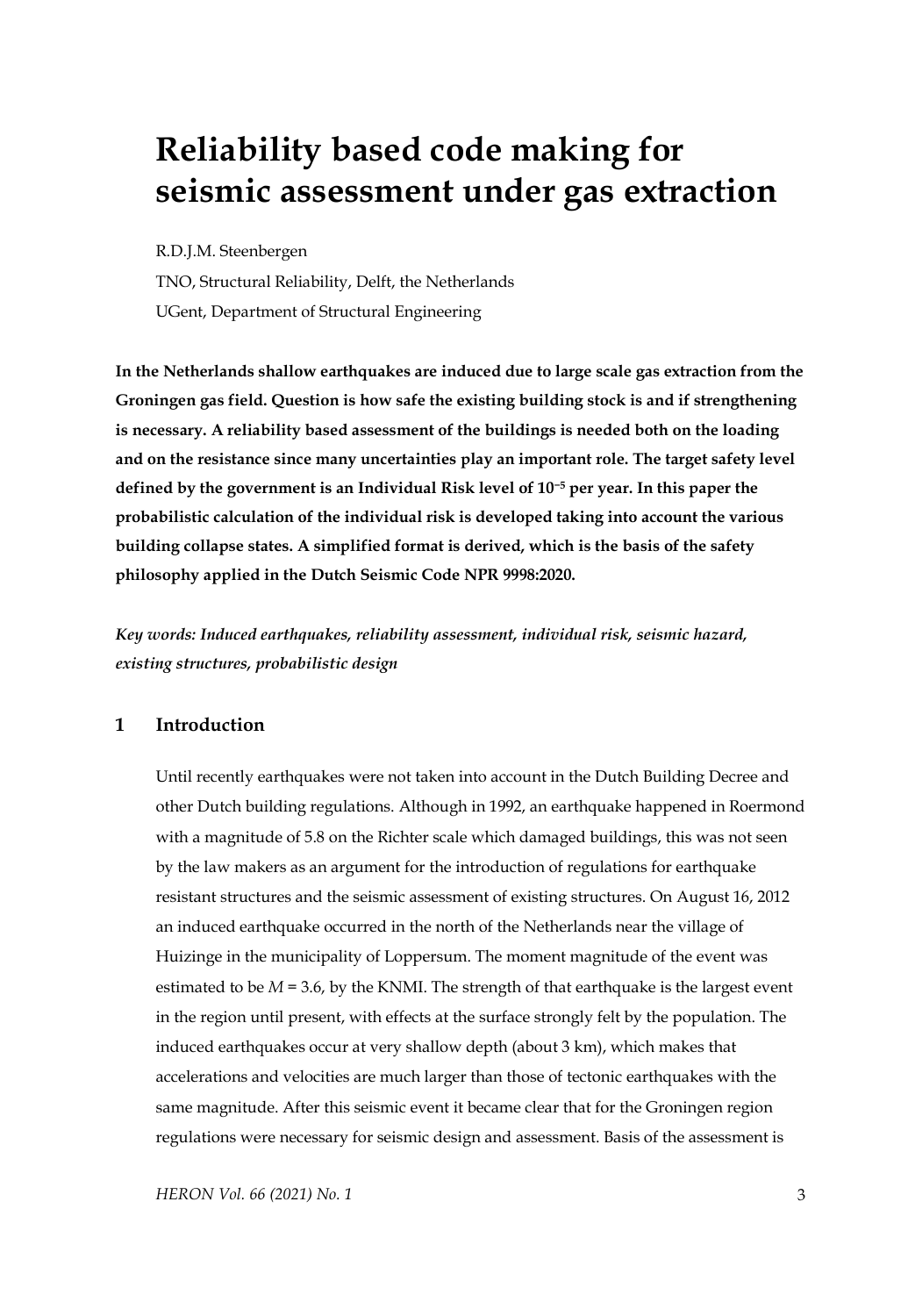the target individual risk of 10−<sup>5</sup> per year as defined by the Meijdam Committee (Meijdam, 2015). Due to the nature of the target safety level and uncertainties in the seismic loading and the resistance of the existing often masonry houses, a reliability based approach is necessary. This will enable decision making under the present large uncertainties. In this light, in this paper, the reliability backgrounds of the Dutch guideline NPR 9998, 2020 are discussed.

# **2 Safety philosophy**

In order to check structures for sufficient reliability, information is needed on loads, resistance, failure modes, consequences of failure and safety criteria.

#### *2.1 General*

Consequences of failure may be related to aspects of human safety as well as to economic losses. The same holds for the safety criteria. The safety criteria for economy require insight into structural costs (or strengthening measures) and the possible losses in case of failure. Also intangibles like the value of human life or the feelings of unsafety might be taken into account. The safety criteria for human life in itself have also ethical aspects. In (strongly simplified) mathematical terms we may formulate the decision problem as:

Min 
$$
C_{\text{tot}} = C_S + P(F)C_F
$$
 in the lifetime of the structure,  $P(F)$  in the lifetime

Sub  $P(F) < P(F)$ <sub>limit</sub> per year,  $P(F)$  per year

Where *C*, *P*, *S* and *F* respectively refer to costs, probability, structure and failure. Here we neglected the discount rate. If we would include the discount rate  $\gamma$ , the first equation in (1) changes into:  $C_{\text{tot}} = C_S + \int_0^T P(F) C_F e^{-\gamma t} dt$ .

(1)

The limit value  $P(F)_{\text{limit}}$  may follow from notions as Individual Risk (*IR*) or Group Risk (*GR*). This limit value should be understood as the expected value of the failure probability. For existing structures human safety criteria are almost always dominant over economic criteria.

#### *2.2 Target reliability based on economic optimisation*

The target reliability index is defined as a substitute for the failure probability *P*(*F*), defined by:

$$
\beta = -\Phi^{-1}(P(F))\tag{2}
$$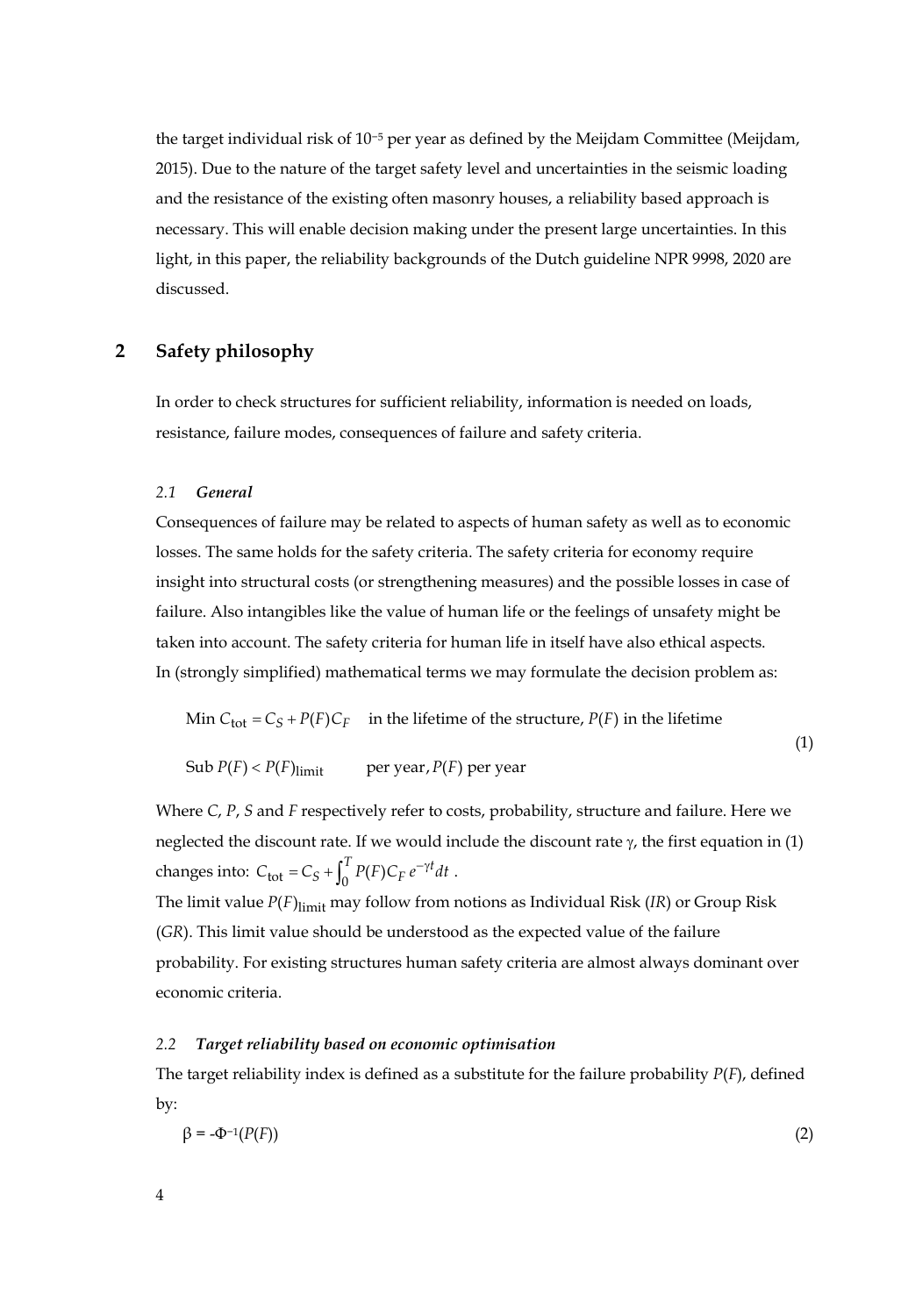where Φ−<sup>1</sup> is the inverse standardized normal distribution. *E.g.* a reliability index equal to 3.8 represents a probability of 7· 10−5. In ISO 2394 (2015) the target reliability index is related not only to the consequences but also to the relative costs of safety measures as shown in Table 1.

| Relative cost of | Consequences of failure |                                      |          |                                        |       |                                        |  |  |
|------------------|-------------------------|--------------------------------------|----------|----------------------------------------|-------|----------------------------------------|--|--|
| safety measures  |                         |                                      |          |                                        |       |                                        |  |  |
|                  | Minor                   |                                      | Moderate |                                        | Large |                                        |  |  |
| Large (A)        |                         | $\beta = 3.1$ $P(F) \approx 10^{-3}$ |          | $\beta = 3.3$ $P(F) \approx 5.10^{-4}$ |       | $\beta = 3.7$ $P(F) \approx 10^{-4}$   |  |  |
| Normal (B)       |                         | $\beta = 3.7$ $P(F) \approx 10^{-4}$ |          | $\beta = 4.2$ $P(F) \approx 10^{-5}$   |       | $\beta = 4.4$ $P(F) \approx 5.10^{-6}$ |  |  |
| Small $(C)$      |                         | $\beta = 4.2$ $P(F) \approx 10^{-5}$ |          | $\beta = 4.4$ $P(F) \approx 5.10^{-6}$ |       | $\beta = 4.7$ $P(F) \approx 10^{-6}$   |  |  |

*Table 1. Tentative target reliabilities related to one year reference period and ultimate limit states, based on monetary optimization (ISO 2394 (2015))*

According to ISO 2394 (2015) the target level for existing structures is lower than for new structures as it takes relatively more effort to increase the reliability level compared to a new structure. Consequently for very expensive safety measures one may use the values of one category higher, i.e. instead of "moderate" consider "high" relative costs of safety measures. This is in agreement with the recommendations of the fib Model Code (2010). A similar recommendation is provided in the Probabilistic model code by the Joint Committee on Structural Safety (2001) and in Steenbergen *et al*. (2015). Recommended target reliability indices are also related to both the consequences and to the relative costs of safety measures.

In the Eurocodes in most of the cases the lowest row (Small) is used. In NEN-EN 1990 (2011) the classification in 'low', 'moderate' and 'high' are specified in consequence classes. It seems, from an economical point of view, logical to use a reduction in the case of earthquakes as there the costs are high for the realization of a high safety level. One could even think of a reduction to the first line in Table 1 (Large). However this economic optimization is bounded by considerations for human safety; this will be discussed in the next section.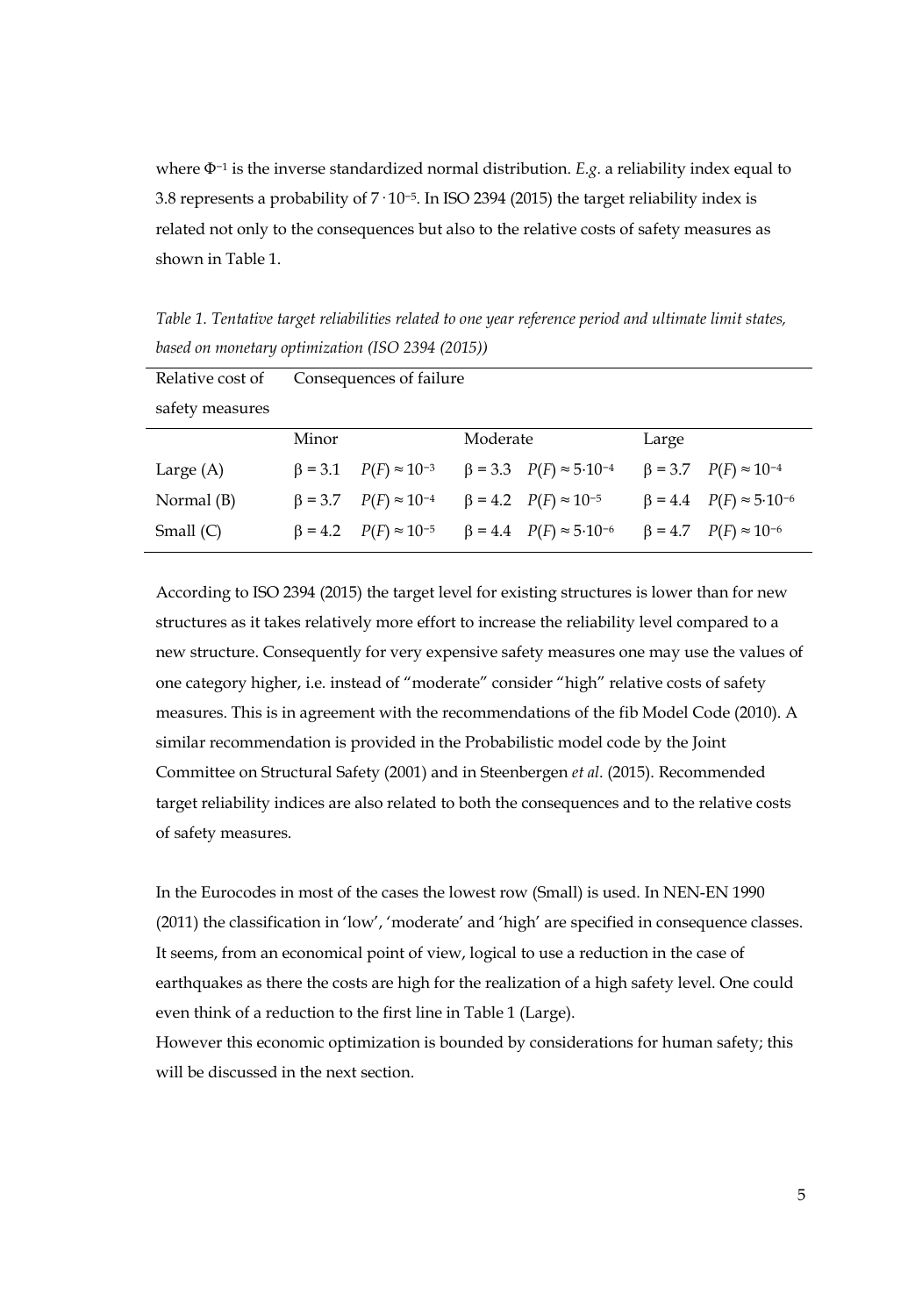# *2.3 Target reliability based on human safety arguments*

Limits for human safety play an important role for design and assessment of structures. The annual probability of failure may not exceed requirements based on individual human safety. The probability, for an arbitrary healthy (relatively young) person to die as a result of for instance an accident in daily life is about 10−<sup>4</sup> per year in developed countries. It is certainly not accepted in society that the probability to become the victim of structural failure is larger than the normal probability to die as a result of an accident. A value between 10−<sup>5</sup> and 10−<sup>6</sup> would be an appropriate requirement for the individual risk for structures, see Melchers (2001). In the Dutch Code for existing structures NEN 8700 (2011) the limit value for the *IR* (maximum acceptable probability that a person dies in one year as result of a collapsing structure) has been taken as 10−5, see Steenbergen and Vrouwenvelder (2010) and Vrouwenvelder *et al*. (2011). For the NPR 9998 also a value of 10−<sup>5</sup> has been prescribed by the government, see Meijdam (2015). In the next chapter this individual risk concept is translated to the seismic assessment of buildings.

# **3 Calculation of seismic individual risk taking into account various collapse states of buildings**

The probability  $P(d)$  that a person dies in one year at a certain location due to structural failure under earthquake load, can be calculated as follows:

$$
P(d) = P(F) \cdot P(d \mid F) \tag{3}
$$

Here,  $P(d | F)$  is the conditional probability of casualty given the structural failure and  $P(F)$ the probability of failure. This requires an estimation of probability of fatality given a certain type of collapse and a check on the collapse capacity of the structures. In principle the total risk is built up by risks following from, on one hand, the various types of global failure and, on the other hand, the risk following from local failures (falling objects). Although collapse will occur gradually and in a continuous way, for the purpose of engineering guidelines, global failure is often split up into categories. Generally (see *e.g.* Coburn *et al.*, 1992) it is subdivided into three discrete collapse states: CS1, CS2 and CS3, see Figure 1. Local failures can be the failures of local elements such as inner walls and chimneys sometimes collapsing before parts of the global load bearing structure collapse. The sequence of collapse (global vs local) depends on the seismic capacity of each of the building parts.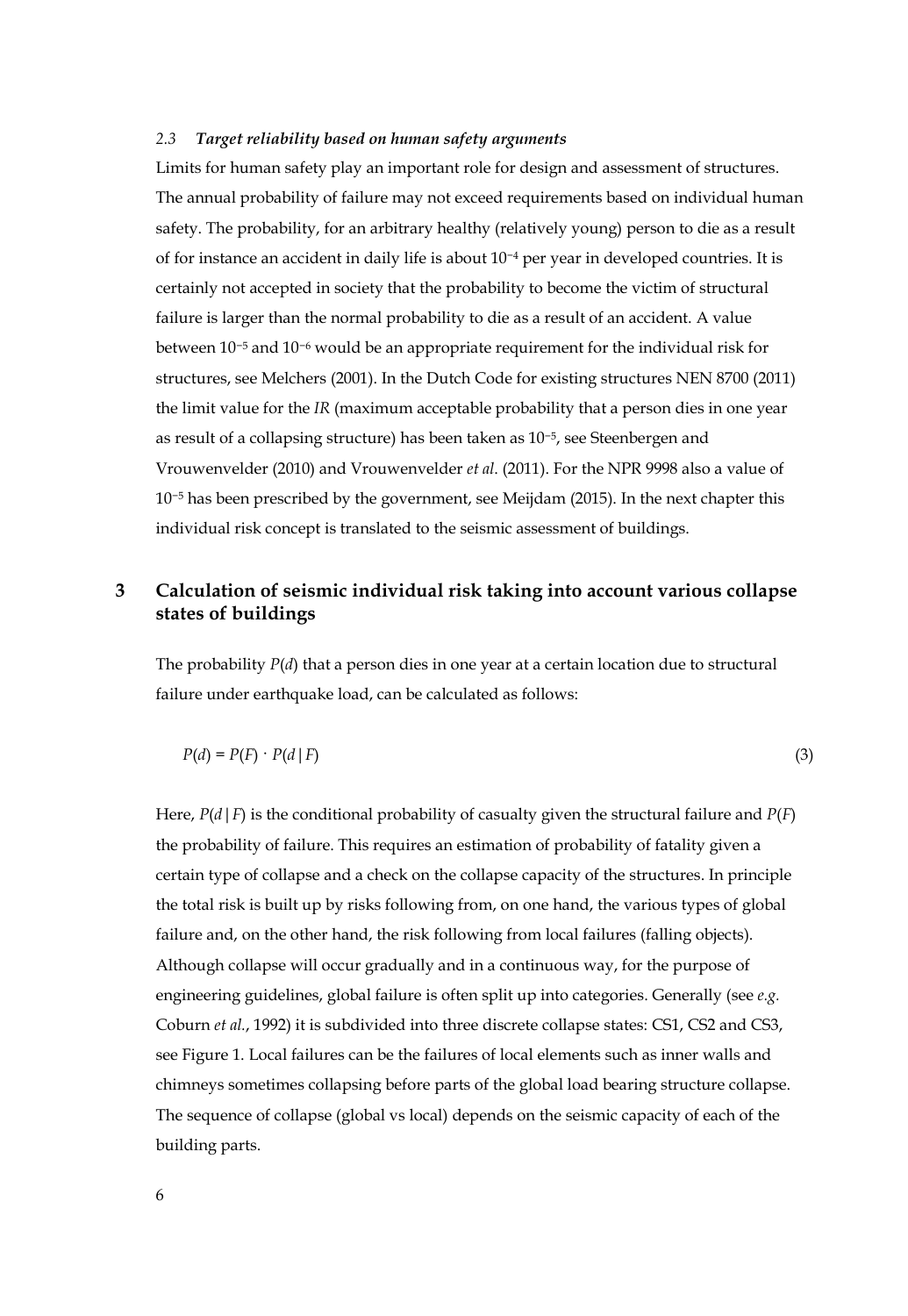





*CS1 20% of volume CS2 50% of volume CS3 100% of volume*

*Figure 1: Three categories of volume loss due to global collapse of building, from Coburn et al., 1992. Local collapses of internal walls or chimneys can occur separately before global collapse or can part of the global collapse; chimneys are not visible in the picture but the effect of chimneys on Dutch houses is accounted for in the present paper.*

For the purpose of the NPR 9998, global failure is split up into three categories: failure with 20% volume loss, 50% volume loss and 100% volume loss. For each category there is a corresponding probability of occurrence (given failure) and a corresponding probability of being killed. Important to note that a specific type or typology of buildings can show a different behaviour in terms of collapse states and volume losses, the above values chosen in NPR 9998 can be seen as reasonable nominal choices.

Important is that in engineering guidelines, such as the NPR 9998, in accordance with the normal Eurocode EN 1998 calculation, the engineer will do only one calculation to check the global seismic resistance although in Figure 1 three collapses states are defined. A check of the structural reliability of the global structure using semi probabilistic calculations done by the engineer has been chosen to be executed for the failure mode with 20% volume loss; the reason is that this collapse state connects most closely to the Near Collapse limit state in EN 1998-1 and it is not too demanding for computational calculations in terms of being able to model progressive collapse. The consequence is that in the strictness of the applied criterion some failure probability space should be reserved for the non-checked failure mechanisms (50% volume loss and 100% volume loss). As far as the local failures are concerned for an average house the presence of 2 large walls and a large chimney is assumed. These local failure mechanisms will be checked in a semiprobabilistic assessment by the structural engineer, separately from the global assessment.

According to TNO report R 10254 (2018a), a probability of being killed of 2% for a collapsing wall and 1% for a collapsing chimney is a reasonable choice.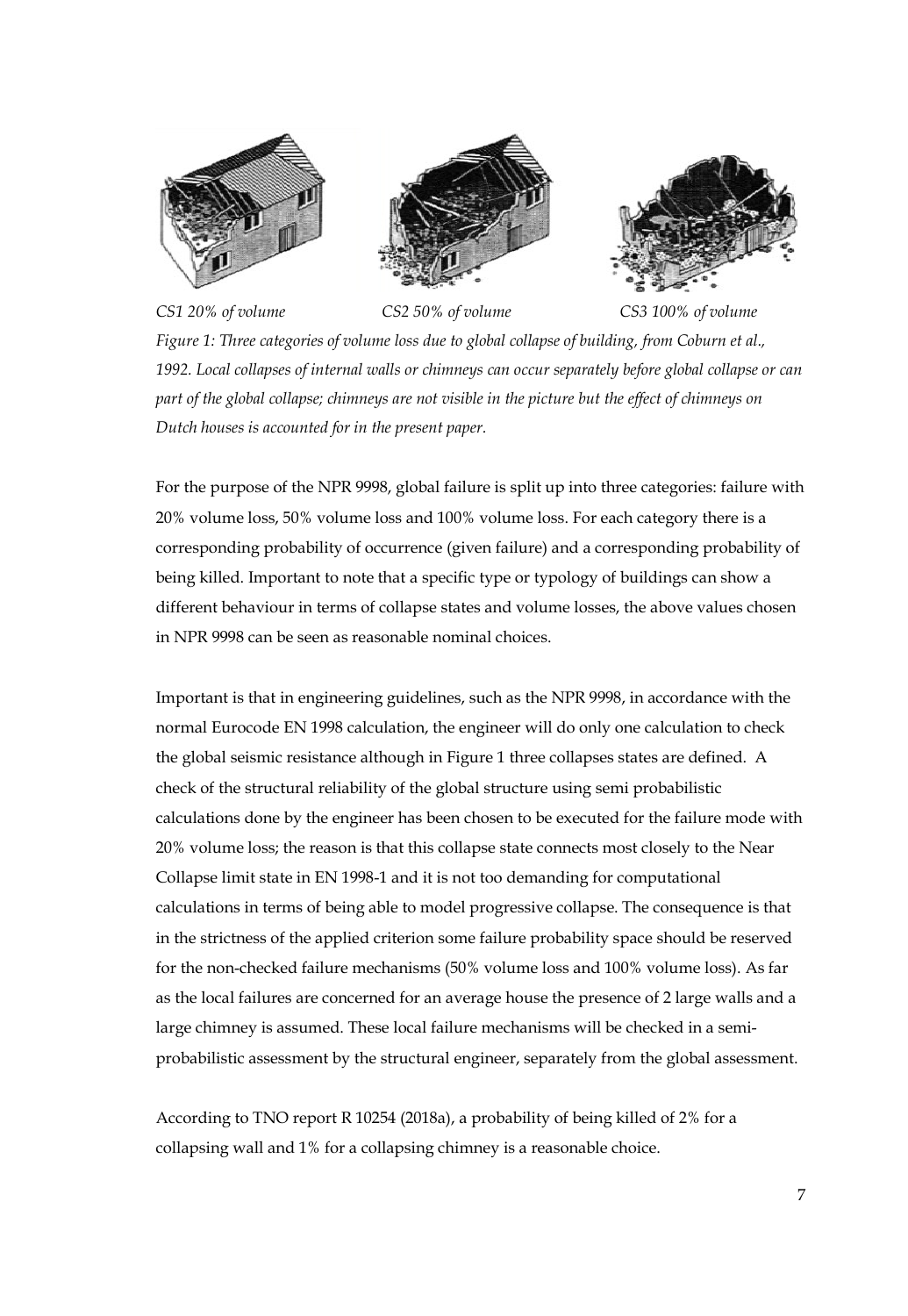In this way we can elaborate the basic risk requirement as follows:

$$
IR = \sum P(F_{G,i}) P(d | F_{G,i}) + \sum P(F_{L,j}) P(d | F_{L,j}) < 10^{-5} \tag{4}
$$

where

*F* …… Failure *G* …… Global

*L* …… Local

and

*i* ……. Volume loss class

*i* = 1: *V* = 20% 
$$
P(V = 0.2 | F_G) = 0.90
$$
  $P(d | V = 0.2) = 0.10$   
\n*i* = 2: *V* = 50%  $P(V = 0.5 | F_G) = 0.09$   $P(d | V = 0.5) = 0.30$    
\n*i* = 3: *V* = 100%  $P(V = 1.0 | F_G) = 0.01$   $P(d | V = 1.0) = 0.50$   
\n*j* ..... Falling object  
\n*j* = 1: walls  $P(d | V) = 0.02$   
\n*j* = 2: chimpan  $P(d | V) = 0.01$  (6)

The engineer will check the global collapse state with 20% volume loss and will check the locally falling objects. For these checks, a design value of the seismic resistance and a return period of the seismic action has to be derived such that for all the collapse states the individual risk criterion is satisfied, this means that for the collapse states with the large volume losses some risk budget has to be reserved. This will be elaborated further in Section 5. In order to do so, in Chapter 4 we will discuss probabilistic seismic risk assessment.

### **4 Probabilistic seismic risk analysis**

#### *4.1 Probabilistic description of hazard and fragility*

The annual probability exceeding a certain collapse state (Fig. 1) of the structure under earthquake load can be calculated according to:

$$
P(F_{G,i}) = \int F_R(x) f_S(x) dx \tag{7}
$$

where

 $f_S(x)$  .......... Probability density function (of random variable *x*) of the annual

maximum hazard expressed in the chosen intensity level at the location of the structure.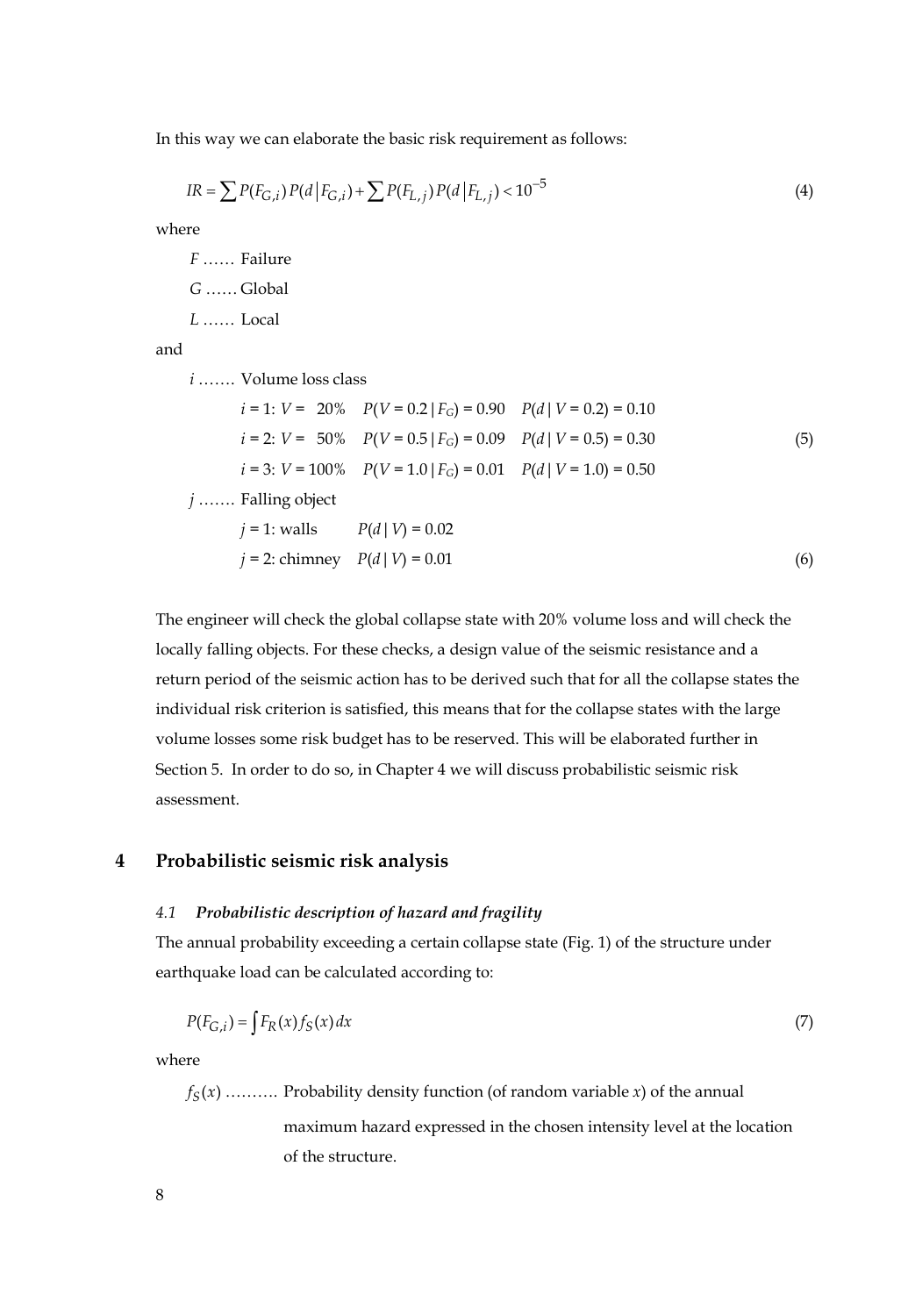$F_R(x)$  .......... Fragility function (of random variable *x*) of the structure under consideration for the specific collapse state CSi with the intensity measure on the horizontal axis.

The probabilistic seismic hazard assessment as applied in Eurocode 8 and NPR 9998 is related to the prediction of the strong ground motion likely to occur at a particular site and the subsequent response by the structure. The probabilistic seismic hazard analysis (PSHA) is based on the following steps (Cornell, 1968):

- 1. Identification of the independent sources of seismic activity and determination of the magnitude model from contribution of each source;
- 2. Attenuation relationship on the ground motion parameter, classified according to the soil category;
- 3. Calculation of the probability distribution of the ground motion parameter at the site;
- 4. The calculation of the structural response to earthquakes with given ground acceleration.

The seismic statistics can be presented as an Intensity Measure-Return Period relation for each relevant location in the Groningen area. The required models are:

- a set of seismic active zones
- the statistics for the magnitude M for each zone
- attenuation models

In the elaboration care has to be taken of the statistical uncertainties in the distribution for *M* as well as the model uncertainties in the attenuation law.

The basic equation for the evaluation of the seismic load can be written as:

$$
P(a_g > a_0) = \sum_{i=1}^{N} \lambda_i \left\{ \int_{MR} P(a_g > a_0 \mid m, r) f(m) f(r) dm \, dr \right\}_i
$$
 (8)

where

 $P(a_g > a_0)$  ... Annual probability that the acceleration  $a_g$  will exceed  $a_0$  at a certain location.

- *f*(*m*) ………… Probability density function for the magnitude *M* of an arbitrary earthquake with parameters  $M_{\text{min}}$ ,  $M_{\text{max}}$ ,  $a$ , and  $b$  in zone  $i$
- *f*(*r*) …………. Pdf for the distance *R* from the epicenter in zone *i* to the building site.
- $\lambda_i$  ………….. Annual number of seismic events with *M* >  $M_{\text{min}}$  = 1.5 in zone *i*
- <sup>λ</sup> ……………. ∑λ*<sup>i</sup>* is the total number of seismic events in all *<sup>N</sup>* zones in one year.

*N …………….* Number of zones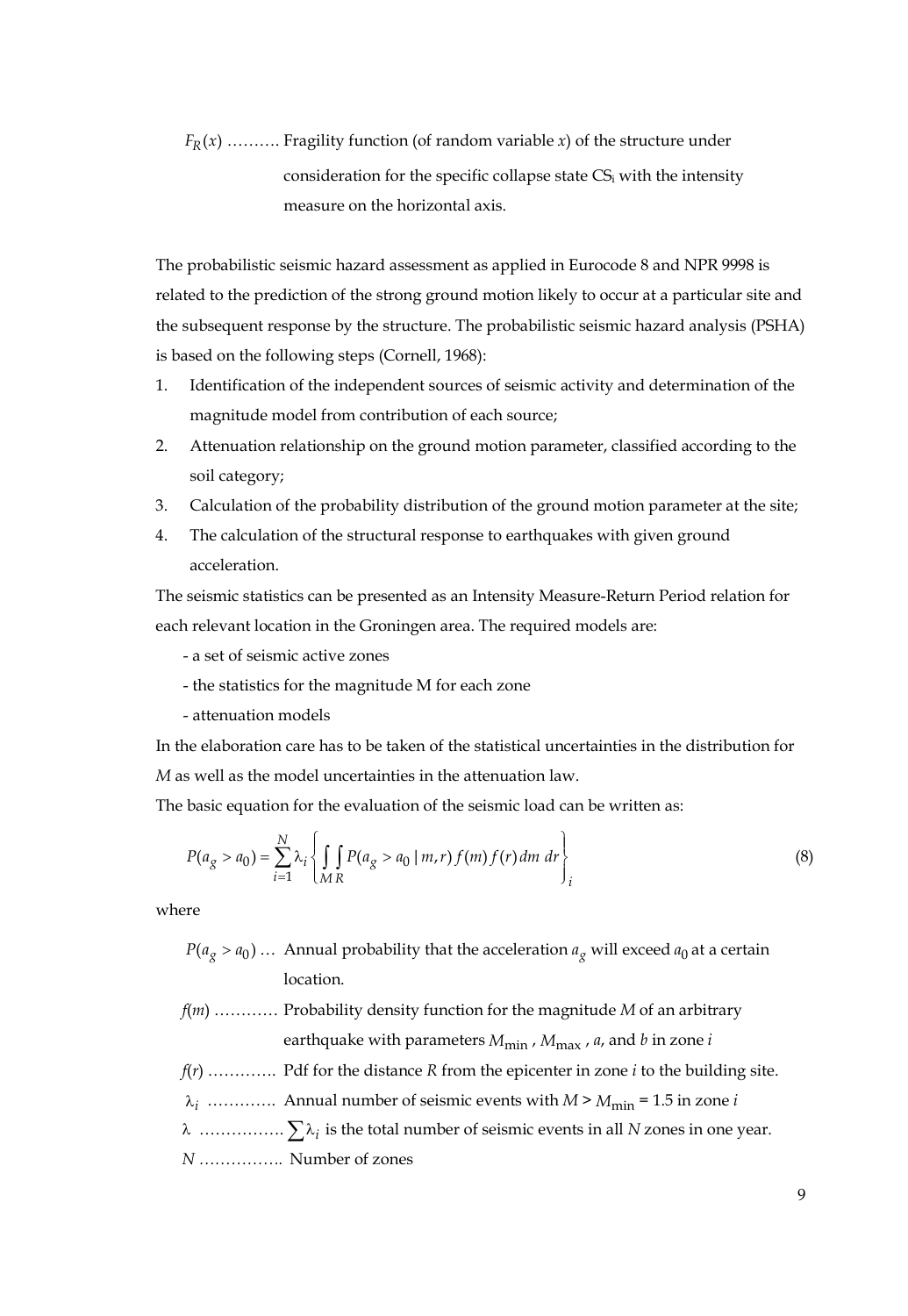Using collections of ground-motion recordings, empirical equations have been developed, relating PGA to variables like the magnitude and the distance between the earthquake and the site of recording. These relationships are generally called ground-motion prediction equations, or GMPEs.

Earthquake ground motions are provided in terms of a Uniform Hazard Spectrum (UHS) for different return periods. The UHS provides the response spectrum requirements for structures as a function of vibrational period, where the response spectrum is the maximum response of a single-degree-of-freedom oscillator.

A fragility function represents the cumulative distribution function of the capacity of a structure to resist an undesirable limit state, for each of the collapse states CS1, CS2 and CS3 (Fig. 1). Capacity is measured in terms of the degree of environment excitation at which the asset exceeds the undesirable limit state. For example, a fragility function could express the uncertain level of shaking that a building can tolerate before it collapses. The chance that it collapses at a given level of shaking is the same as the probability that its strength is less than that level of shaking.

The fragility of a structure (or component) is determined with respect to "capacity". Capacity is defined as the limit seismic load before failure occurs. Therefore, if peak ground acceleration (PGA) has been chosen to characterize seismic ground motion level, then capacity is also expressed in terms of PGA. Often a different intensity measure such as a spectral acceleration or a combination of spectral accelerations better describe the fragility. The capacity of the structure, is generally supposed to be log-normally distributed, see *e.g.* Pitilakis *et al.* (2014). Fragility functions are needed that account for uncertainties in record-to-record variability, within-building uncertainties (*e.g.* material properties, connection details), and model uncertainty (*e.g.* whether degradation is explicitly modeled, if models are calibrated to experimental tests etc.).

#### *4.2 Typical example for full probabilistic analysis*

In this section, a typical case for Groningen will be discussed, for which a probabilistic seismic risk assessment is performed. It will give the necessary insight for the calibration of the semi-probabilistic format in section 5.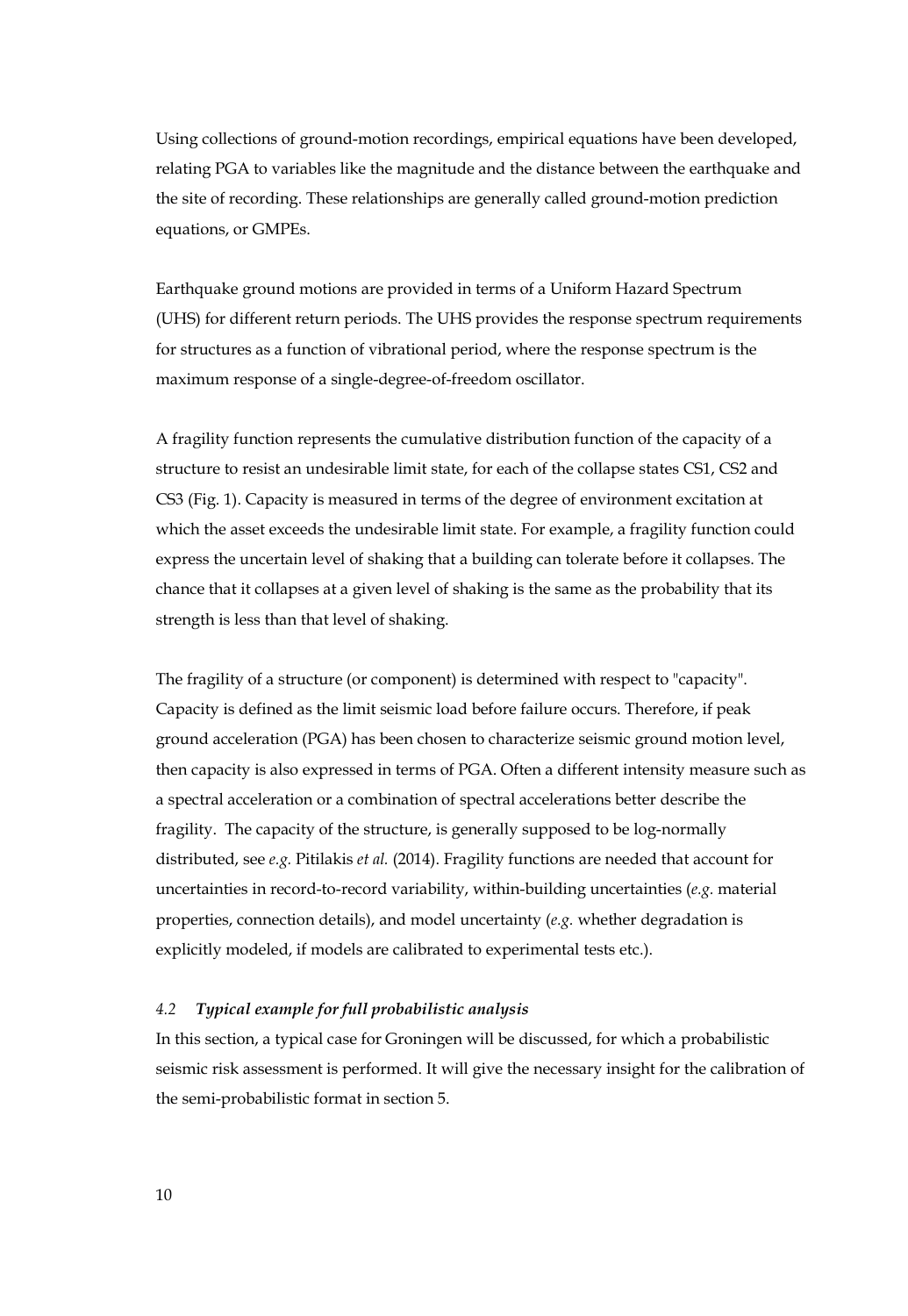In the typical example a global collapse state of the building is studied with  $P(d|F) = 0.10$ , which considered to a typical average value from literature, see *e.g.* Jaiswal (2009) and Spence (2011). This leads to:  $P(F) = \int F_R(x) f_S(x) dx = 10^{-4}$ . Calculation of the risk can be performed by considering the seismic hazard  $f_S(x)$  and the fragility  $F_R(x)$  of the structure.

For the seismic hazard, the *PSHA* carried out by KNMI (Dost and Spetzler, 2015) was used for the location with the largest hazard in the Groningen region. This version served as the background for the reliability calibration of the NPR 9998, 2020. As intensity measures the spectra accelerations at *T* = 0.5 s and *T* = 1 s were chosen. Currently, newer versions of the PSHA are available and the effect of using these should be analysed.

The typical fragility curve is assumed to be log-normal. The curve can be defined by its median (θ) that gives the 50th percentile and a dispersion  $(\lambda)$  which is the standard deviation of the underlying normal distribution. For the dispersion a value of 0.6 is used. The use of  $\lambda$  = 0.6 comes from the US practice in FEMA (Luco *et al.*, 2007) and was adopted as typical for NPR 9998. Many fragility functions in literature for (partial) collapse have more or less comparable dispersion coefficients. This dispersion coefficient accounts for all possible uncertainties in the seismic capacity: record to record variability, material uncertainties, geometrical uncertainties, eccentricities, inclinations, uncertainties in boundary conditions, not modelled effects in *e.g*. boundaries and all other model uncertainties. It should be mentioned that the choice of  $\lambda = 0.6$  was made based on FEMA practice. However for a specific building typology in the seismic area in the Netherlands the dispersion could be quite different, this has been neglected in the NPR 9998 since it was chosen to work with one value of the return period for the seismic action indifferently of the specific building class.

If a dispersion of  $\lambda = 0.6$  is assumed, the median  $\theta$  can be determined by requiring a failure probability of  $(F) = 10^{-4}$  per year using equation (7). This can be achieved by iteratively repeating the calculation with different estimates of θ until the desired value of (*F*) is reached. The result of that calculation is shown in Figure 2.

In Figure 2a) the hazard curve is shown. In Figure 2b) the fragility function is shown such that an annual failure probability of  $P(F) = 10^{-4}$  is obtained. This corresponds to  $IR = 10^{-5}$ and  $P(d|F) = 0.10$  as mentioned above. Around the mean of the integrand in equation (7)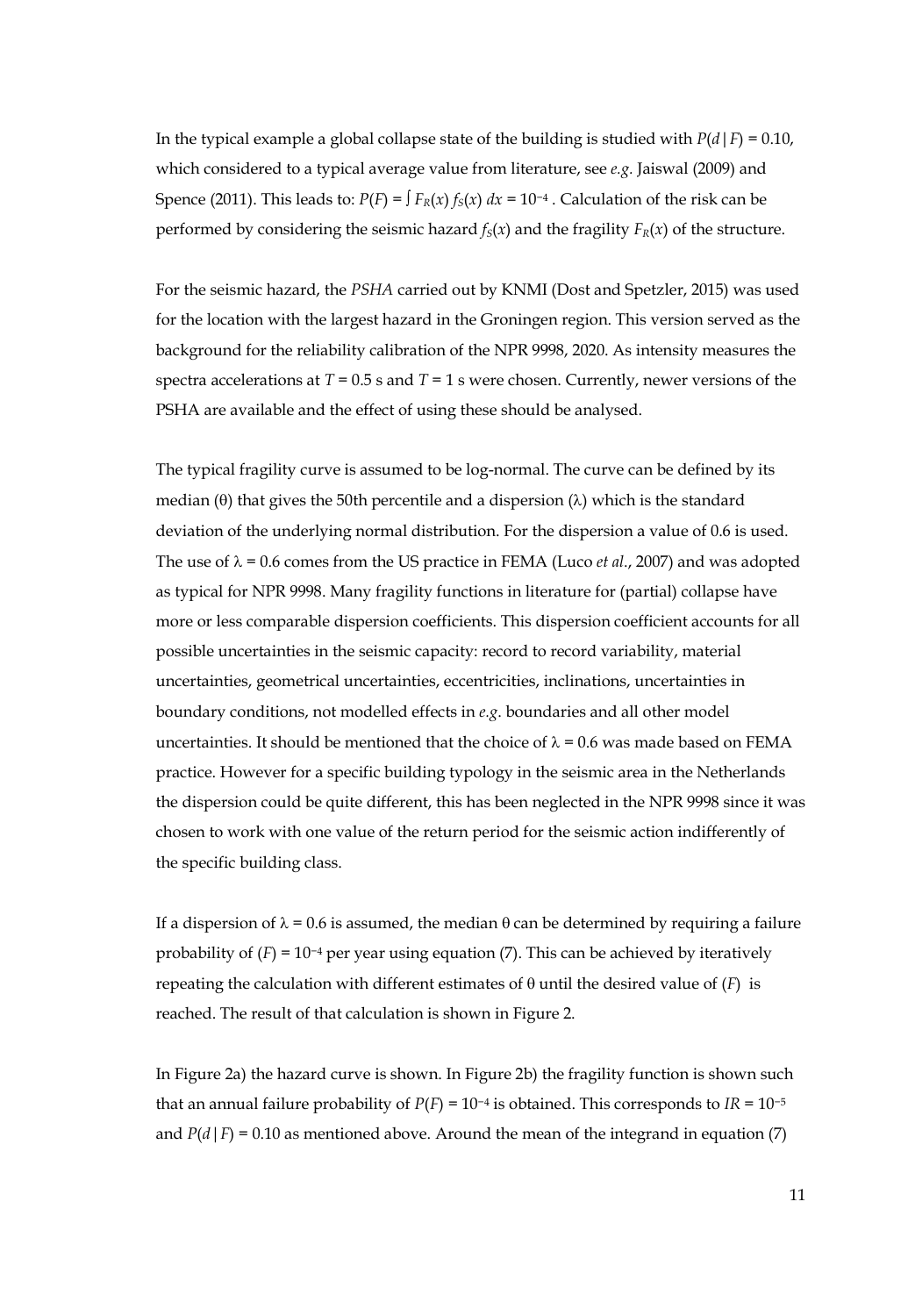the risk contribution is the largest, this is shown in Figure 2c). The mean of the integrand corresponds to the 5% fractile in the fragility function and a return period of approximately *T* = 2475 year in the hazard function. So the 5% fractile of the fragility and the *T* = 2475 year intensity measure have the largest contribution to the risk and are therefore the most important fractiles in the hazard and fragility curves, they are called design point values. The differences in the Figure 2a)-c) are small for the spectral accelerations of 0.5 s and 1 s, so this has not further been investigated.



*Figure 2. Typical example of a full probabilistic seismic assessment*

For the probabilistic calculations shown in Figure 2 a typical probabilistic influence factor for the resistance of  $\alpha_R = 0.48$  was found and a typical probabilistic influence factor for the seismic load of  $\alpha_s$  = -0.88 (see also TNO report TNO 2018 R 10254 (2018a)). The value of  $\alpha_s$ is larger than assumed for non-seismic design in Eurocode EN 1990, however here the uncertainty in the hazard is very large and it dominates the failure probability. These α-values lead to the 5% fractile as the design value for the seismic resistance and a return period for the design value of the seismic action of *T* = 2475 year.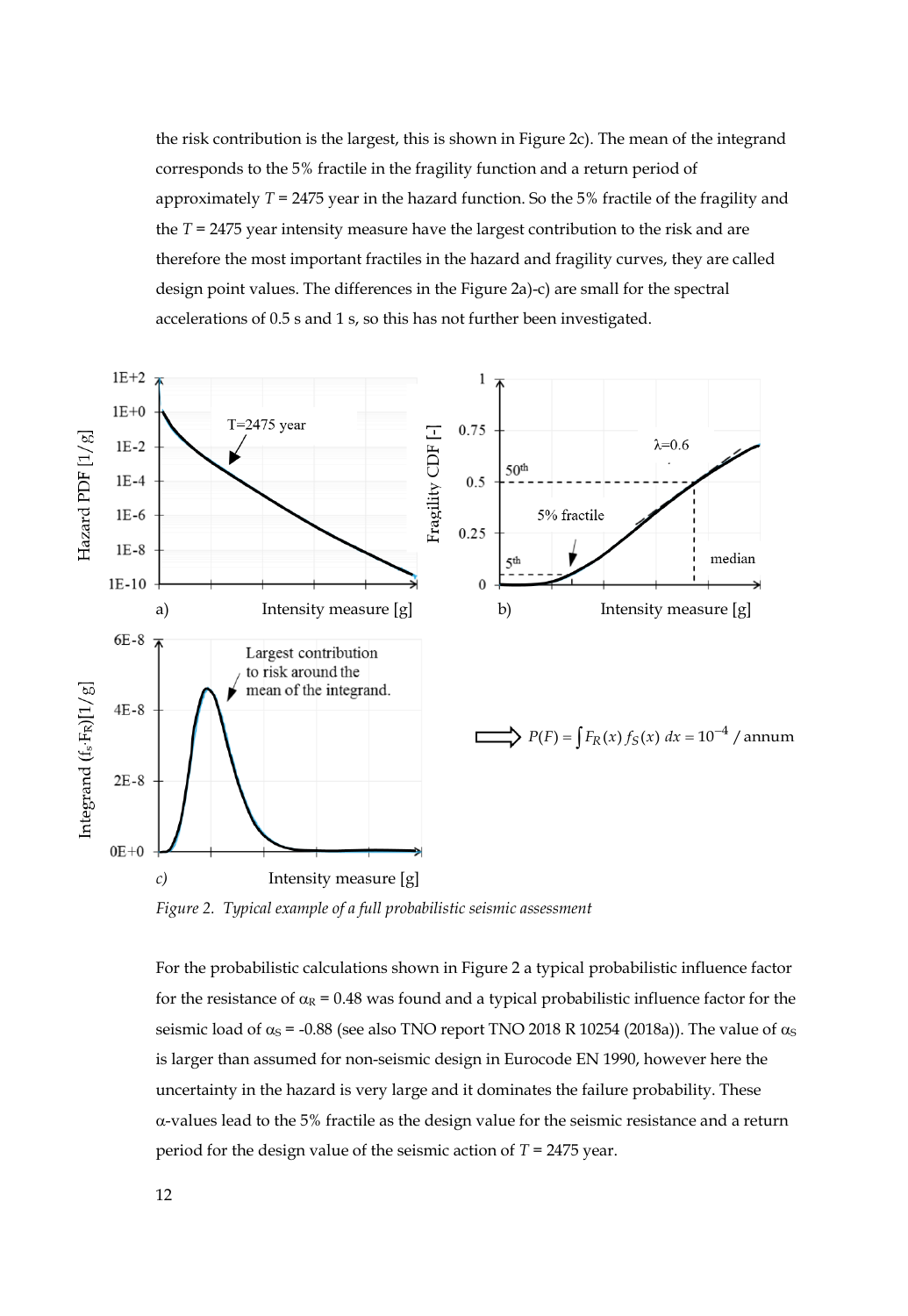# **5 Calibration of semi-probabilistic format**

In this chapter the design values of the seismic resistance and the seismic load are calibrated for the semi-probabilistic format proposed in NPR 9998:2020.

#### *5.1 Design value of the seismic capacity*

For the calibration of the semi-probabilistic assessment the following design value of the seismic capacity is used: the capacity of the structure is such that, loaded by the design ground motions defined in the code, there is a 5% probability that the structure will collapse. So the design value of the seismic resistance is taken as the 5% fractile in the distribution function of the seismic resistance. As shown in section 4.2 this fractile results from the typical probabilistic calculation. Figure 2 confirms the choice for the 5% value: it makes sense to test the structure in an analysis against the seismic capacity corresponding to the 5% fractile; since here the risk contribution is the largest. It is also a value motivated by several studies in literature. In the US the seismic assessment is based on a 2· 10−<sup>4</sup> annual probability of collapse assuming 10% probability of collapse under the MCE ground motions (Luco *et al*., 2007). In Europe the acceptable annual probability of collapse is found to be around 1· 10−<sup>5</sup> but there are various opinions on what the probability of collapse under the design ground motions should be (Silva *et al.*, 2011). In order to check this, Martins *et al*. (2015) designed buildings to Eurocode 8, produced fragility functions and then calculated the probability of collapse under the design ground motions and found probabilities of a few percent for buildings designed to low levels of PGA (Martins *et al*. 2015). Hence, the 5% seems reasonable.

# *5.2 Return periods for design value of the seismic action*

In the international practice a return period of *T* = 2475 year is often chosen for the collapse limit state. It is the recommended return period for Near Collapse in Eurocode NEN-EN 1998-3 (2005) and in FEMA 440 (2005). It also follows from a typical full probabilistic calculation as shown in Section 4.2.

In this section we check if this standard value satisfies the requirement in expressions 4-6 for the risk contribution of the various failure scenarios. This is done as follows:

• Starting from a return period for the seismic load intensity of 2475 year, we calculate the corresponding αβ-value from the annual exceedance probability and the normal distribution:  $Φ(-αβ) = 1/T$  (*T* in annum)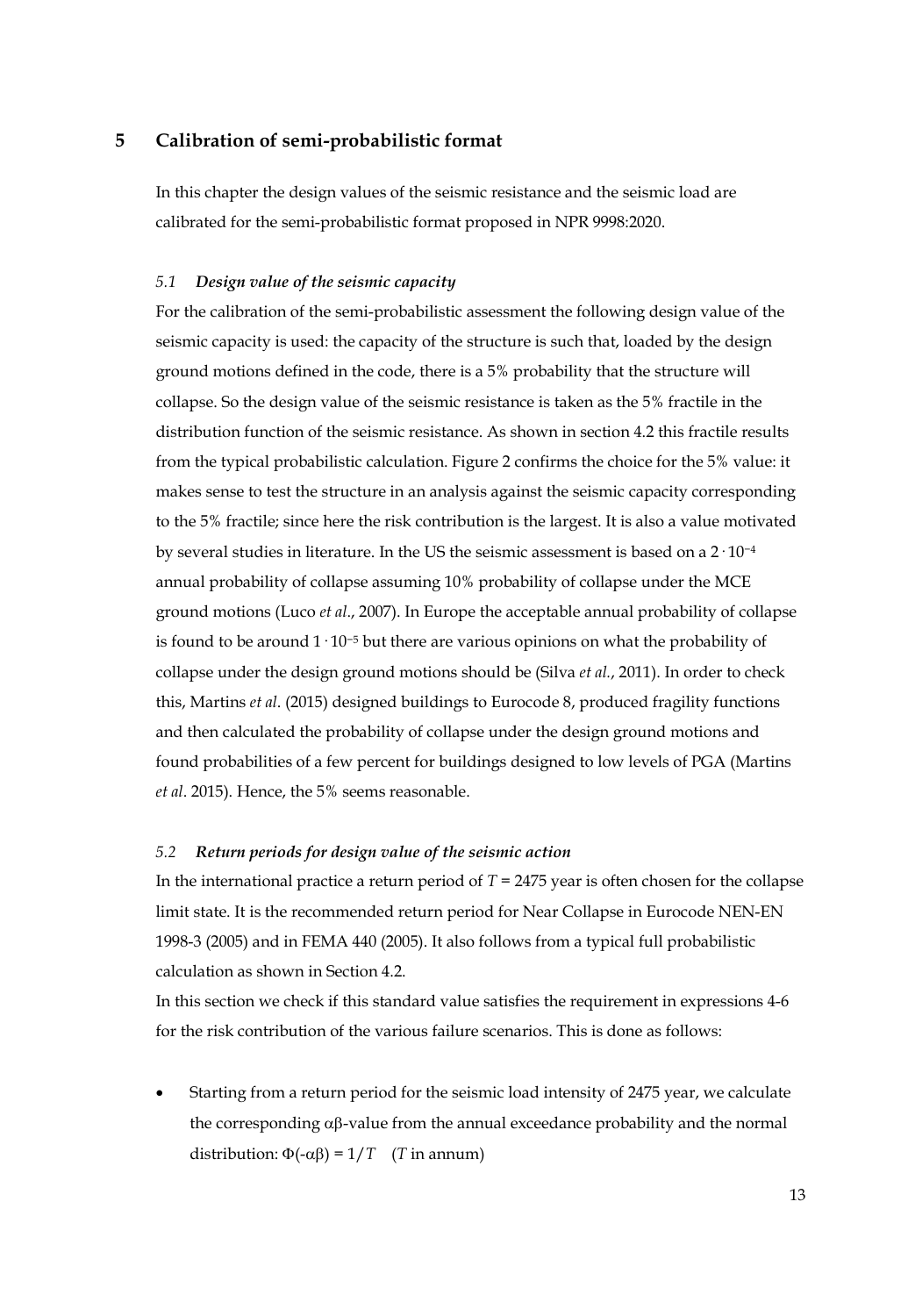- Based on the calculated values in section 4.2, we use the typical influence factor  $\alpha$  = 0.88 for the seismic loading. This means that we use as point of departure that the design value of the seismic resistance is the 5% fractile. In a risk calculation we then find the corresponding target β and annual failure probability: *P*(*F*) = Φ(-β)
- Given the assumed probabilities for a certain volume loss  $P(V)$  and finding death *P*(*d*|*V*) in section 3 we calculate the contribution the three global risk scenario's to the individual risk:  $IR = P(F) P(V | F) P(d | V)$

This procedure is shown in Table 2 for a return period *T* = 2475 year to be used for the check of both the global and local collapse states.

| Collapse   | Т    | $\alpha\beta$ | $\alpha$ | β    | P(F)         | V    | P(V) | P(d V) | IR           | IR           |
|------------|------|---------------|----------|------|--------------|------|------|--------|--------------|--------------|
| state      | [a]  |               |          |      |              |      |      |        | (upper)      | (lower)      |
| global CS1 | 2475 | 3.35          | 0.88     | 3.81 | $6.910^{-5}$ | 20%  | 0.9  | 0.1    | $6.310^{-6}$ | $6.310^{-6}$ |
| global CS2 | 2475 | 3.35          | 0.88     | 3.81 | $6.910^{-5}$ | 50%  | 0.09 | 0.3    | $1.910^{-6}$ | $1.910^{-6}$ |
| global CS3 | 2475 | 3.35          | 0.88     | 3.81 | $6.910^{-5}$ | 100% | 0.01 | 0.5    | $3.510^{-7}$ | $3.510^{-7}$ |
| chimney    | 2475 | 3.35          | 0.88     | 3.81 | $6.910^{-5}$ |      | 1    | 0.01   | $6.910^{-7}$ | $\Omega$     |
| wall       | 2475 | 3.35          | 0.88     | 3.81 | $6.910^{-5}$ |      | 1    | 0.02   | $1.410^{-6}$ | $\theta$     |
| wall       | 2475 | 3.35          | 0.88     | 3.81 | $6.910^{-5}$ |      | 1    | 0.02   | $1.410^{-6}$ | $\Omega$     |
| Total risk |      |               |          |      |              |      |      |        | $1.210^{-5}$ | $8.510^{-6}$ |

*Table 2. Calibration of the return period for the design seismic action using T = 2475 year*

In Table 2 it is shown that using *T* = 2475 year for all collapse states, the risk contribution of CS1-3 is *IR* = 8.5· 10−6. The risk contribution of the falling objects (2 inner walls and 1 chimney) is *IR* = 3.5· 10−6. Whether or not the falling objects are already in CS1, which will depend from building typology to another, we have to account for this *IR* = 3.5· 10−6. They may already be part of the volume losses counted for the global collapse but this is not known on beforehand in the semi-probabilistic framework. Therefore we work with an upper and lower bound risk; in general, reality will be between the lower and upper bound and can only be assessed in full probabilistic framework.

So, the lower value of the *IR* is  $IR = 8.5 \cdot 10^{-6}$  and the upper value is  $IR = 1.2 \cdot 10^{-5}$ .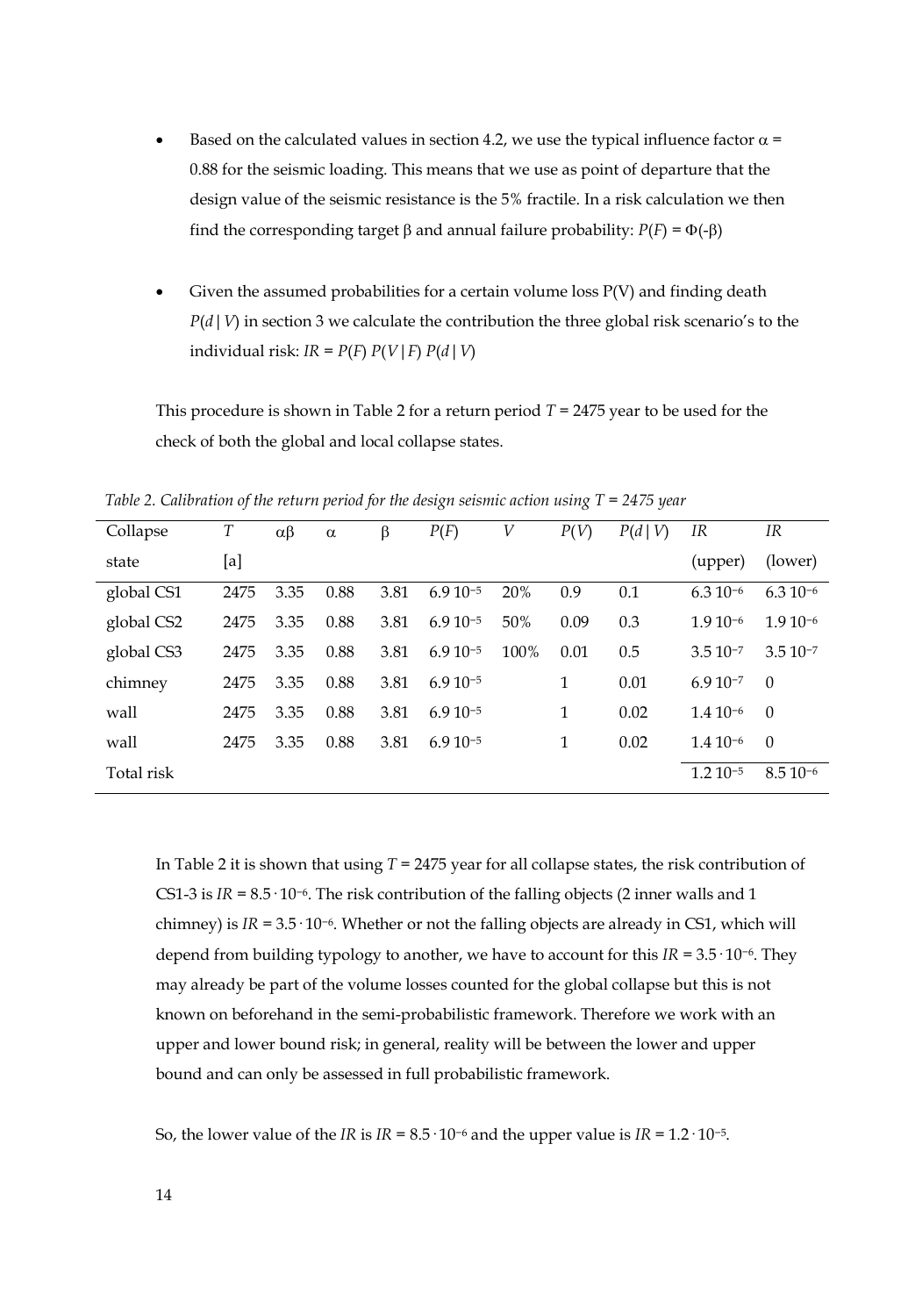Considering all inaccuracies in the calculations this is acceptable and the value *T* = 2475 year for the return period of the design seismic action satisfies by good approximation the target risk requirement in equation (4). Roughly speaking the global collapse takes 70% and the local collapse 30% of the *IR* and there is enough failure probability budget available for the non-checked collapse states with the larger volume loss.

Using the same return periods for global and local collapse could not be the optimal failure probability budget distribution. If the structure has a large capacity over demand ratio for global collapse and has some weaker local elements it makes sense to use larger return periods for the global collapse limit states and smaller return periods for the local collapse states. This could be the optimal solution in the case of low seismicity. An example is given for this alternative failure probability budget distribution in Table 3. We start with a higher demand for the global failure: the return period is 3800 year. If that is the case we may lower the requirement for the structural non seismic members to 1000 year which leads to a lower value of the seismic load. However other optimal solutions might be possible depending on the building typology and the seismic load. Note that in Table 3 for the lower *IR* we take for the local walls the risk contribution of that wall minus the CS1 risk contribution since due to the different return periods the risk contribution of the local wall is larger than the risk contribution of the global CS1.

| Collapse state | T    | $\alpha\beta$ | $\alpha$ | β    | P(F)         | V    | P(V) | P(d V) | IR           | IR           |
|----------------|------|---------------|----------|------|--------------|------|------|--------|--------------|--------------|
|                | [a]  |               |          |      |              |      |      |        | (upper)      | (lower)      |
| global CS1     | 3800 | 3.47          | 0.88     | 3.94 | $4.110^{-5}$ | 20%  | 0.9  | 0.1    | $3.710^{-6}$ | $3.710^{-6}$ |
| global CS2     | 3800 | 3.47          | 0.88     | 3.94 | $4.110^{-5}$ | 50%  | 0.09 | 0.3    | $1.110^{-6}$ | $1.110^{-6}$ |
| global CS3     | 3800 | 3.47          | 0.88     | 3.94 | $4.110^{-5}$ | 100% | 0.01 | 0.5    | $2.010^{-7}$ | $2.010^{-7}$ |
| chimney        | 1000 | 3.09          | 0.88     | 3.51 | $2.210^{-4}$ |      | 1    | 0.01   | $2.210^{-6}$ | $\theta$     |
| wall           | 1000 | 3.09          | 0.88     | 3.51 | $2.210^{-4}$ |      | 1    | 0.02   | $4.510^{-6}$ | $7.810^{-7}$ |
| wall           | 1000 | 3.09          | 0.88     | 3.51 | $2.210 - 4$  |      | 1    | 0.02   | $4.510^{-6}$ | $7.810 - 7$  |
| Total risk     |      |               |          |      |              |      |      |        | $1.610^{-5}$ | $6.510^{-6}$ |

*Table 3. Calibration of the return period for the design seismic action using different return periods for global and local collapse*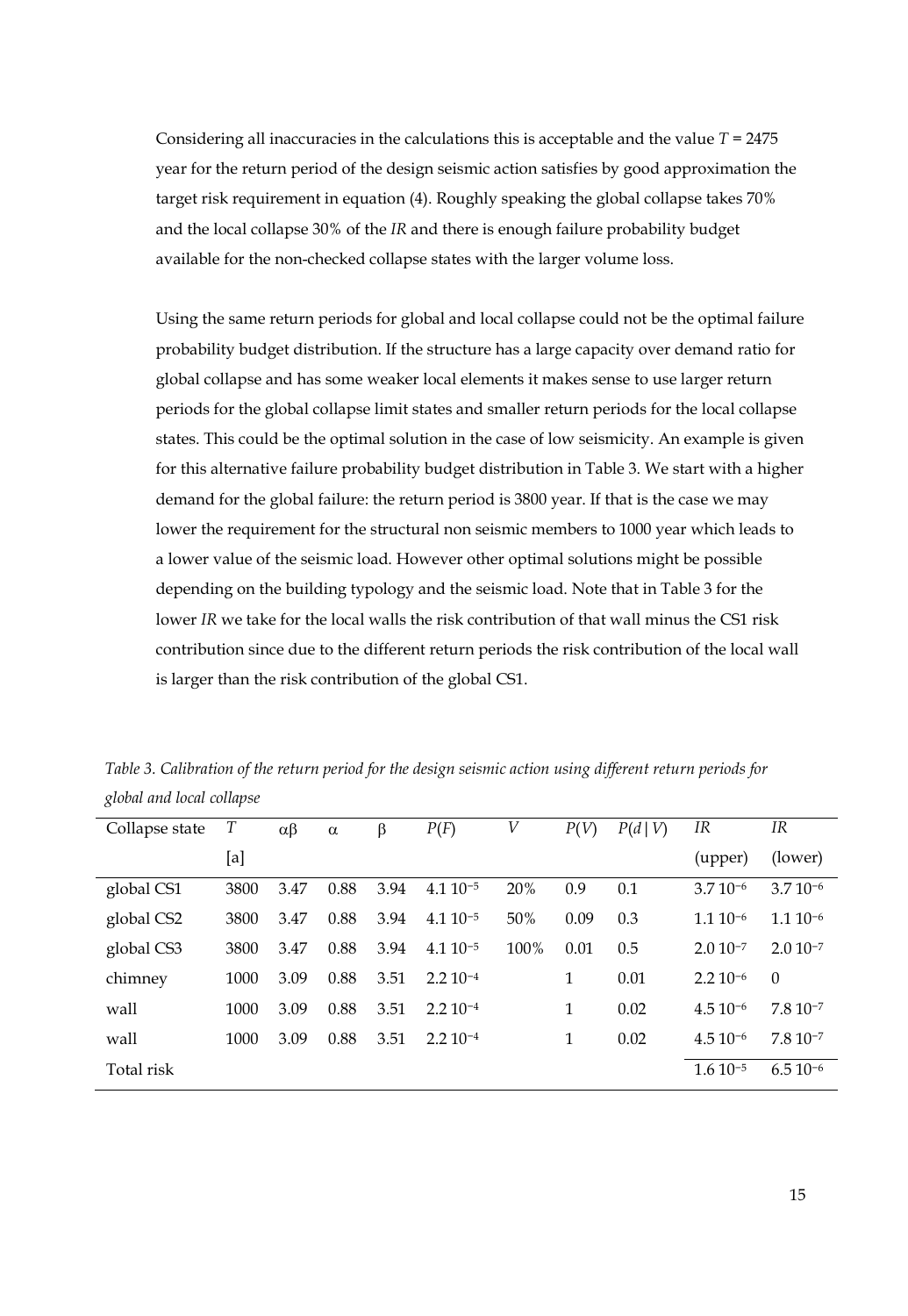# *5.3 Some considerations with respect to the semi-probabilistic framework*

In the sections 5.1 and 5.2 design values for the seismic resistance and load were derived for the purpose of an engineering guideline such as the NPR 9998 where engineers will check only one global collapse state and a few falling objects. However some assumptions and simplifications were made in order to make this possible. These are summarized and discussed below.

- For engineering purposes only one global collapse state was chosen to assess the design seismic capacity with the design seismic load: the collapse state with 20% volume loss. For the risk contribution of the other collapse states with larger volume loss some failure probability budget was reserved, but it is not proved that the chosen values are correct for all building typologies in Groningen. A full probabilistic calculation using fragility curves for all collapse states and summing up the risk over all collapse states would overcome this problem.
- The choices for the volume loss for the collapse states and probability of dying per collapse state are reasonable estimates based on literature and are seen as average values over several building typologies since in the NPR the choice has been to assess all buildings with the same return period of the seismic action. A differentiation per building typology would give a more accurate estimate of the individual risk.
- The calibration of the design values ( $\alpha$  values) was done based on probabilistic calculations using a 2015 version of the KNMI hazard. More recent and improved models are available and the influence of these models need to be studied.
- The calibration of the design values (and  $\alpha$  values) was done based on probabilistic calculations using typical fragility curve with a dispersion coefficient of 0.6 (see section 4.2). This value was based on international literature, however for the typical Groningen building typologies this coefficient will vary from typology to typology. This means that the design values are more or less averaged over the various typologies. More accurate risk estimates can be obtained using building typologies with their specific fragility curves.
- Using the same return period  $T = 2475$  year for the check of both global and local collapse states does not necessary give the optimal failure probability budget distribution. This could be overcome by using a full probabilistic assessment per building typology.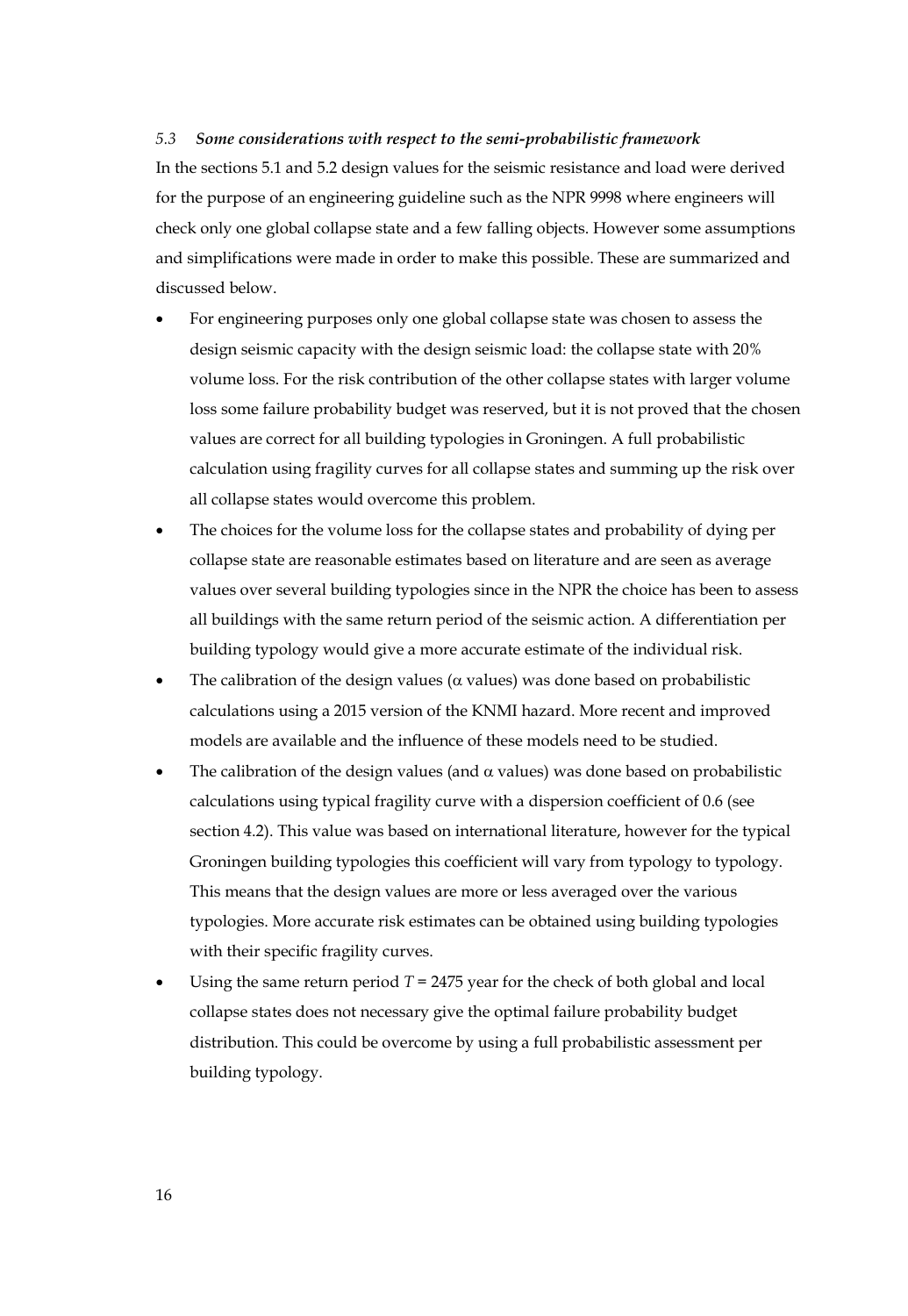# **6 Conclusions**

In this paper the background is shown of the safety philosophy in NPR 9998; 2020. The method chosen is reliability based taking an individual risk level of *IR* = 10−<sup>5</sup> as the basis. A full probabilistic procedure was derived taking into account the risk contribution of the various global and local collapse mechanisms of buildings. A semi probabilistic framework was proposed based on the typical properties of seismic load and resistance. For the collapse states that are addressed by the engineer, a return period of *T* = 2475 year for the design value of the seismic load and a design value of the seismic resistance corresponding to the 5% fractile in the fragility functions are shown to lead to a sufficient risk level. This safety framework has been implemented in the NPR 9998, 2020. However in the derivation of the semi-probabilistic framework, a number of simplifications and assumptions were adopted, these are discussed in section 5.3. Instead of using this semi-probabilistic procedure for the assessment of the building safety, using a full probabilistic assessment per building typology will provide a more refined risk estimation.

# **References**

- Cornell C.A., Engineering seismic risk analysis, Bulletin of the *Seismological Society of America* 1968; 58(5): 1583–1606.
- Dost B. and Spetzler J.; Probabilistic Seismic Hazard Analysis for Induced Earthquakes in Groningen; Update 2015., KNMI, October 2015.

Eindadvies Handelingsperspectief voor Groningen, Commissie Meijdam, December 2015

EN 1990:2002. Basis of structural design; European Committee for Standardization.

fib Model Code for Concrete Structures 2010, fib, Lausanne, 2013.

- HAZUS multi-hazard loss estimation methodology earthquake model, FEMA 366, Washington, 2003.
- ISO 2394, General principles on reliability for structures, International organization for standardization, 1998.